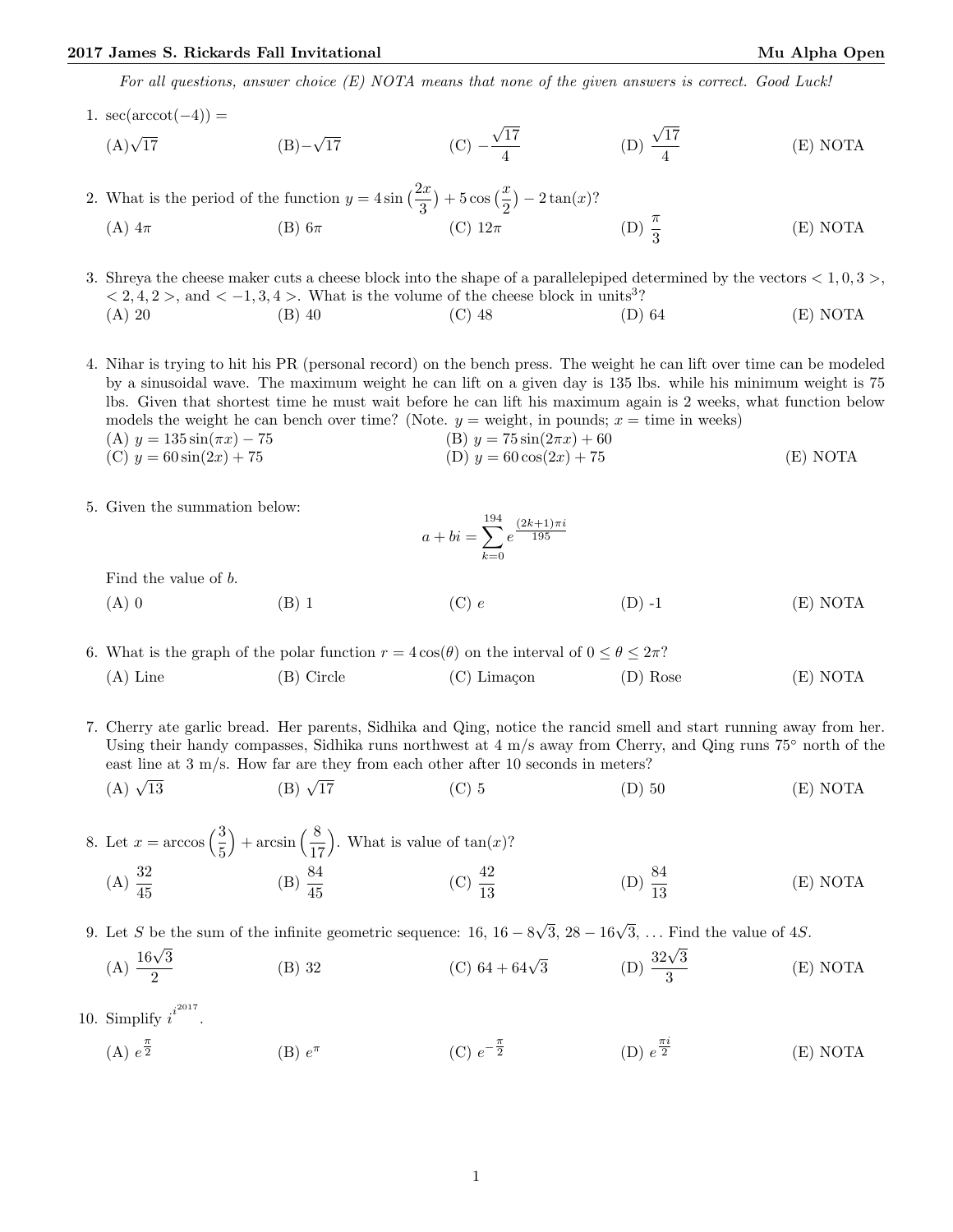## 2017 James S. Rickards Fall Invitational Number of Alpha Open Mu Alpha Open Mu Alpha Open

11. For  $x \neq \frac{\pi}{2}$ 

For 
$$
x \neq \frac{\pi}{2}
$$
,  
\n
$$
3\sin^3(x) \cdot \left(\sum_{n=0}^{\infty} \cos^{2n}(x)\right) - 4\sin(x) \cdot \left(\sum_{n=0}^{\infty} ((-1)^n \cot^{2n}(x))\right) =
$$
\n(A)  $\sin^3(x)$  \t(B)  $\cos^3(x)$  \t(C)  $\sin(3x)$  \t(D)  $\cos(3x)$  \t(E) NOTA

12. Let matrix  $I =$  $\lceil$  $\overline{1}$ 1 2 3  $0 -4 0$  $0 \t 3 \t -1$ 1 Find the value of  $I_{(3,3)}^{-1}$ , the value of the element in the third row and column in the inverse matrix of I. (A) -1 (B) 0 (C) 3 (D)  $\frac{5}{7}$ (D)  $\frac{5}{7}$ (E) NOTA

13. Jessica, Cassie, and Sriraj are playing a dice game. They each take turns rolling the dice until one person wins.

- · If Jessica rolls a 2 or a 3, then she wins.
- If Cassie rolls a 1 or a 4, then she wins.
- If Sriraj rolls a 5 or a 6, then he wins.

Jessica starts the game and Cassie goes after her, each rolling their dice once. Sriraj goes last but unlike those two, he rolls his dice twice at each of his turns. If all three of them went and no one won, the cycle starts over. What is the probability that Sriraj wins?

- (A)  $\frac{2}{3}$ (B)  $\frac{4}{27}$ (C)  $\frac{4}{13}$ (D)  $\frac{2}{13}$ (E) NOTA
- 14. What is the distance between the polar points  $(9, \frac{\pi}{2})$  $\frac{\pi}{3}$ , and  $\left(4, \frac{4\pi}{3}\right)$  $\frac{1}{3}$ )? (A) 5 (B) 13 (C)  $\sqrt{133}$  (D)  $\sqrt{130}$ (D)  $\sqrt{62}$  (E) NOTA

15. Which of the following vectors is orthogonal to  $<-4, 1, -3>$ ? (A)  $\langle 2,3,1 \rangle$  (B)  $\langle -3,0,-4 \rangle$  (C)  $\langle -2,-2,2 \rangle$  (D)  $\langle 3,0,4 \rangle$  (E) NOTA

16. Sohan's jawline can be modeled by the equation  $y = -2x + 4$  from  $0 \le x \le 2$ , when he is looking straight ahead. When Sohan looks up, the equation modeling his jawline is rotated 45◦ counterclockwise about the y-intercept. Given that  $(0, 4)$  and  $(2, 0)$  are the starting and ending points of his chin, respectively, find the distance traveled by the endpoint of his chin when he goes from looking straight ahead to looking up. √

(A)  $\frac{\pi}{4}$  $(B)$   $\frac{\pi}{4}$ 5 4 (C)  $\frac{\pi\sqrt{5}}{2}$ 2  $(D)$   $\pi$ √ 5 (E) NOTA

17. The  $\lim_{x\to 3} f(x)$  given that  $f(x) =$  $\sqrt{ }$ J  $\mathcal{L}$  $x^2-9$  $\frac{c}{x-3}$  at  $x \neq 3$ 4 at  $x = 3$ (A) 0 (B) 4 (C) 6 (D) DNE (E) NOTA

18. What type of conic is the following function:  $2x^2 - 6xy + 3y^2 + 4x + 2y + 3000 = 0$ (A) Parabola (B) Circle (C) Ellipse (D) Hyperbola (E) NOTA

19. Find the product of the eigenvalues of the matrix:  $\lceil$  $\overline{1}$ 3 0 2 1 3 2 2 3 4 1  $\overline{1}$ (A) 16 (B) 8 (C) 4 (D) 0 (E) NOTA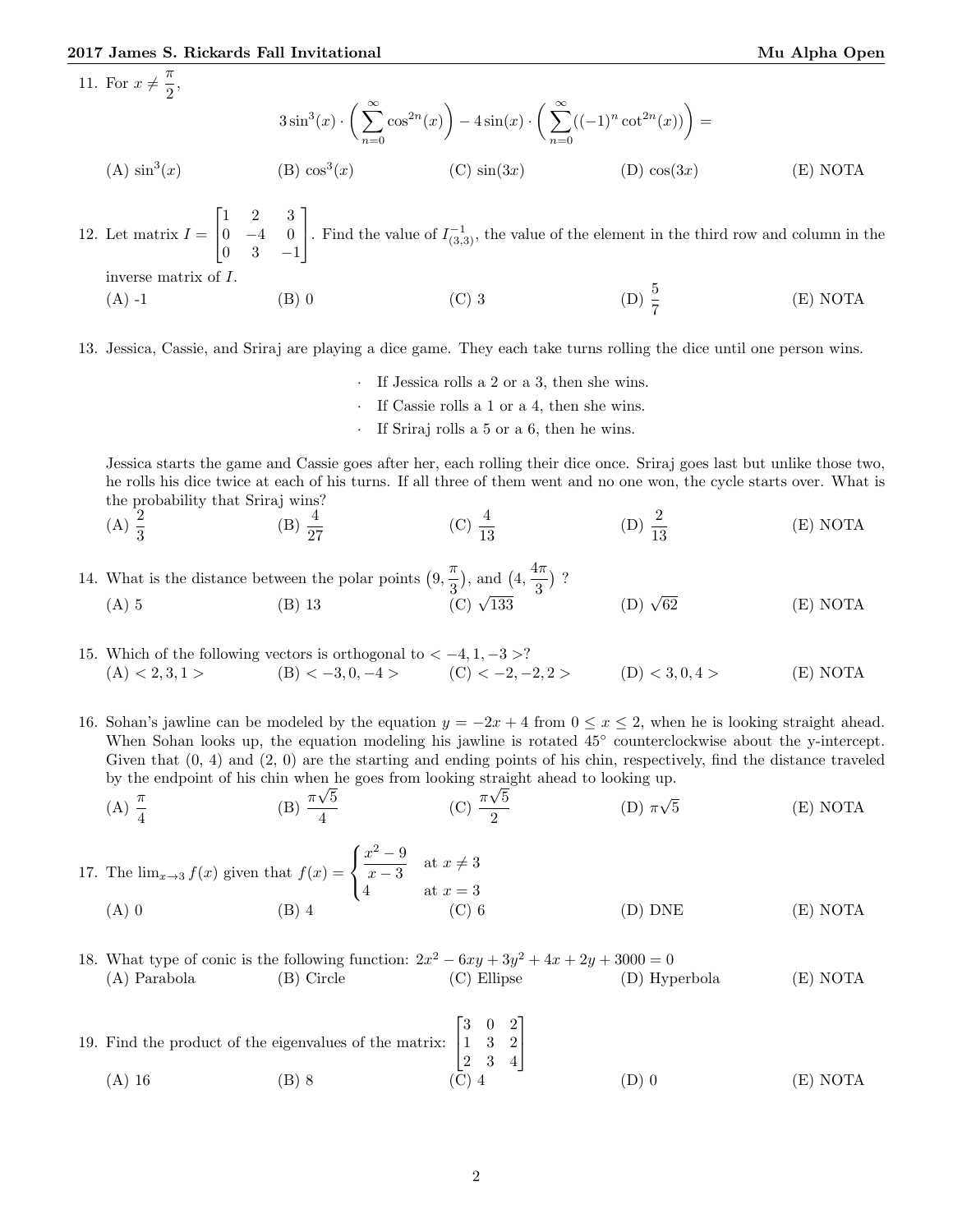## 2017 James S. Rickards Fall Invitational and Mu Alpha Open Mu Alpha Open

20. 
$$
\arccos(\sin(\sin(\cot(\arcsin(\tan(\frac{\pi}{4})))))) =
$$
  
\n(A)  $\frac{\pi}{2}$  \n(B)  $-\frac{\pi}{2}$  \n(C) 0 \n(D)  $\pi$  \n(E) NOTA

21. As a result of the "Basel Problem", we have the identity:

$$
\sum_{k=0}^{\infty} \frac{1}{k^2} = \frac{\pi^2}{6}
$$

Let  $C = \{1, 5, 7, 11, 13, \ldots\}$  or the the set of all values not divisible by 2 or 3. Let:

$$
\sum_{c \in C}^{\infty} \frac{1}{c^2} = \frac{a}{b} \cdot \pi^2
$$

where a and b are relatively prime integers. Find  $a + b$ .

(A) 10 (B) 15 (C) 36 (D) 37 (E) NOTA

22. Let 
$$
f(x) = \sqrt{\frac{\cos^2(x) - \sin^2(x)}{1 - \tan^2(x)}}
$$
. Evaluate  $f(\frac{3\pi}{8})$ .  
\n(A)  $-\frac{\sqrt{2 - \sqrt{2}}}{2}$  (B)  $\frac{\sqrt{2 - \sqrt{2}}}{2}$  (C)  $-\frac{\sqrt{2 + \sqrt{2}}}{2}$  (D)  $\frac{\sqrt{2 + \sqrt{2}}}{2}$  (E) NOTA

23. If  $\vec{a} = j + 2k$ ,  $\vec{b} = 7i + 8j + 9k$ ,  $\vec{c} = 12k + 4j + 3i$ ,  $\vec{d} = 13k + 6j + 5i$ ,  $\vec{e} = a \times b$  and  $\vec{f} = c \times d$ , then solve for the angle between  $\vec{e}$  and  $\vec{f}$ .

(A) 
$$
\sin(\frac{32\sqrt{30}}{195})
$$
 (B)  $\cos(\frac{32\sqrt{30}}{195})$  (C)  $\cos^{-1}(\frac{32\sqrt{30}}{195})$  (D)  $\sin^{-1}(\frac{32\sqrt{30}}{195})$  (E) NOTA

24. What is the product of the phase shift and the vertical shift of the periodic function  $y = \sin(13x - 1)$ ? (A)  $\frac{5}{13}$  (B) 0 (C)  $\frac{10\pi}{13}$  (D)  $\frac{2\pi}{169}$ (E) NOTA

25. Given the equations  $x = 4 - 2t$  and  $y = 3 + 6t - 4t^2$ , what is the bound of y on the interval  $0 \le t \le 3$ ? (A)  $(-\infty, \frac{21}{4})$  $\frac{21}{4}$ ) (B)  $(-\infty, \frac{21}{4})$  $\left[\frac{21}{4}\right]$  (C)  $\left[-15, \frac{21}{4}\right]$  $\left( \frac{21}{4} \right]$  (D)  $\left( -15, \frac{21}{4} \right)$  $\frac{1}{4}$ (E) NOTA

- 26. Calculate the volume of the solid of revolution formed by rotating the finite region bounded by the graphs of  $f(x) = \sin(x) + 2$  and  $f(x) = 1$  from the interval  $-\frac{\pi}{2} \le x \le \frac{3\pi}{2}$ , 240° about the x-axis.
	- (A)  $3\pi$  (B)  $9\pi^2 2\pi$  $(C)$  7π (D)  $3\pi^2$ (E) NOTA
- 27. Homer Simpson loves integration. Although he was previously named "Homer Run", he changed his last name to Simpson to show his devotion toward his favorite form of integral approximation, Simpson's rule . Using Simpson's rule with  $n = 26$ , Homer correctly approximates the value of

$$
\int_{-3}^{5} (x^3 + 3x^2) dx
$$
  
What does Homer obtain?  
(A) 37.5 (B) 108.625 (C) 144 (D) 288 (E) NOTA

28. Evaluate:

(A) 0 
$$
\frac{d}{dx} \int_0^{x^2} (t^3 + 3t^2) dt
$$
  
(B)  $x^3 + 3x^2$  (C)  $2x^7 + 6x^5$  (D)  $x^6 + 3x^4$  (E) NOTA